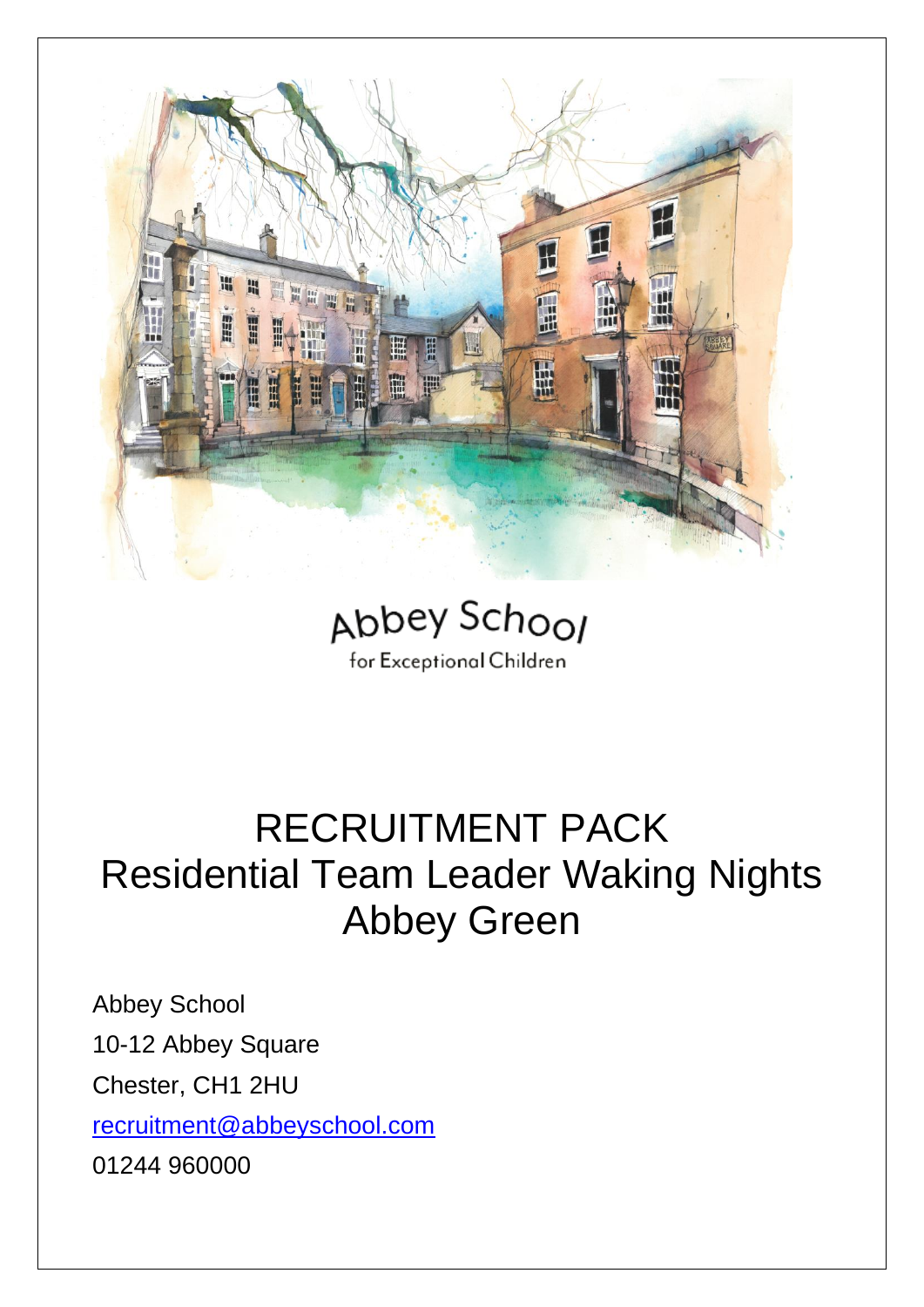for Exceptional Children

### **CONTENTS**

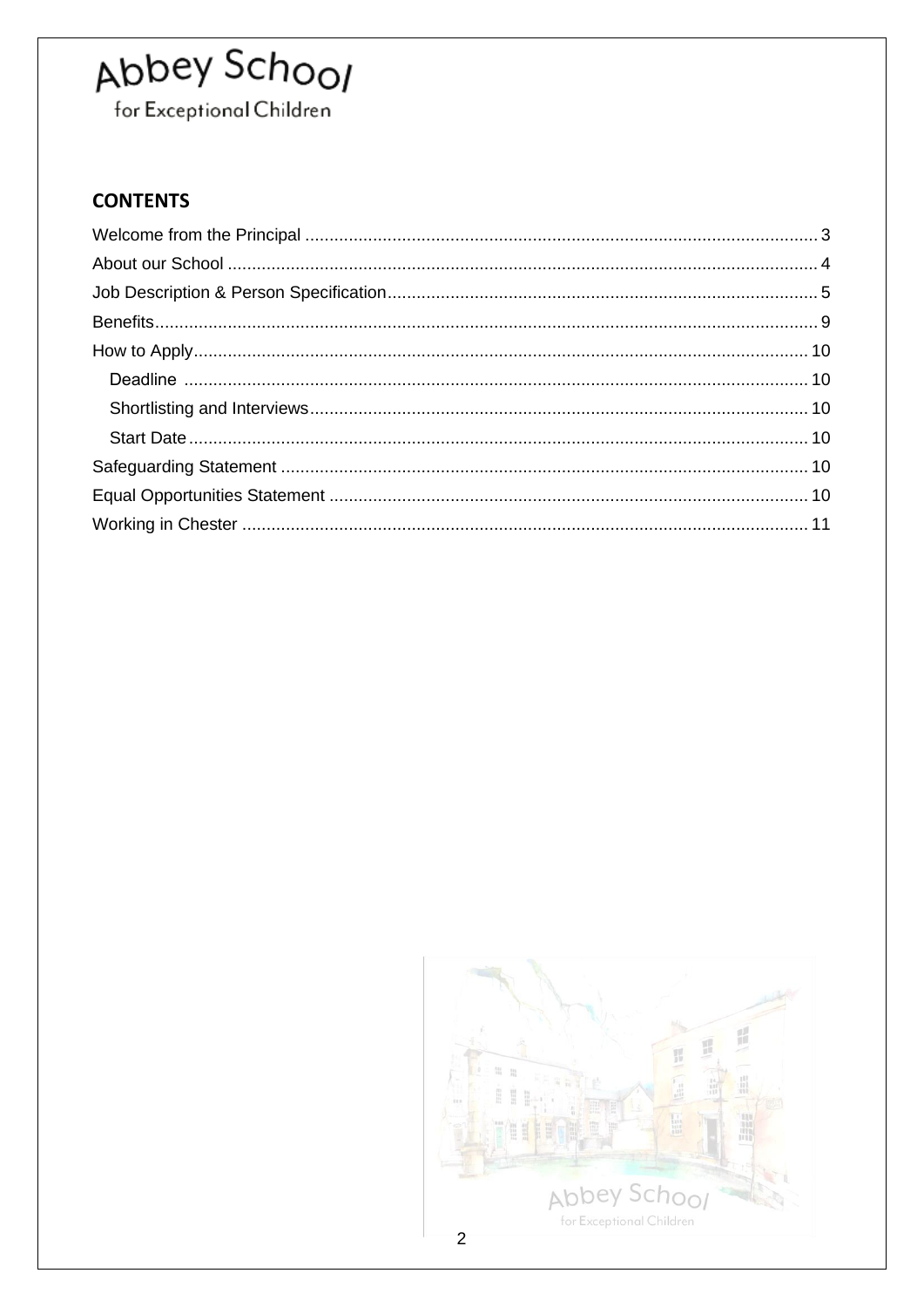for Exceptional Children

### <span id="page-2-0"></span>**Welcome from the Principal**

Welcome and thank you for your interest in Abbey School for Exceptional Children.

Our Independent day and residential school provides a unique environment of high-quality, evidenceinformed education, nurture and care to young people aged 4-19 with autism whom may have additional learning difficulties and behaviours that challenge. We offer a comprehensive programme of support which ensures that all of our pupils' individual needs are met through highly personalised learning.

We are privileged to benefit from a truly wonderful location. Our school is housed in stunning Grade II\* listed buildings, part of historic Abbey Square in the heart of the beautiful city of Chester. Our fantastic team of architects have designed a well-equipped and high-tech learning environment for us, whilst maintaining the beauty of the buildings and surroundings for our pupils to enjoy. We make full use of our environment and location with a creatively designed curriculum that includes focused learning and enrichment activities that support wellbeing. This enables all of our young people to experience growth, development and success.

Our highly skilled and specialist staff team includes teachers, learning and behaviour specialists, speech and language therapists and occupational therapists. This trans-disciplinary focus ensures that each pupil's individual needs are understood, accurately planned for and closely monitored as part of day-to-day school practice.

I am extremely proud to be the Principal of Abbey School, a place where pupil-centred practice is the norm and where the voice of the young people we support and their families is central to all that we do. It really is a very special place to work and learn.

Yours sincerely

Dr. Katy Lee

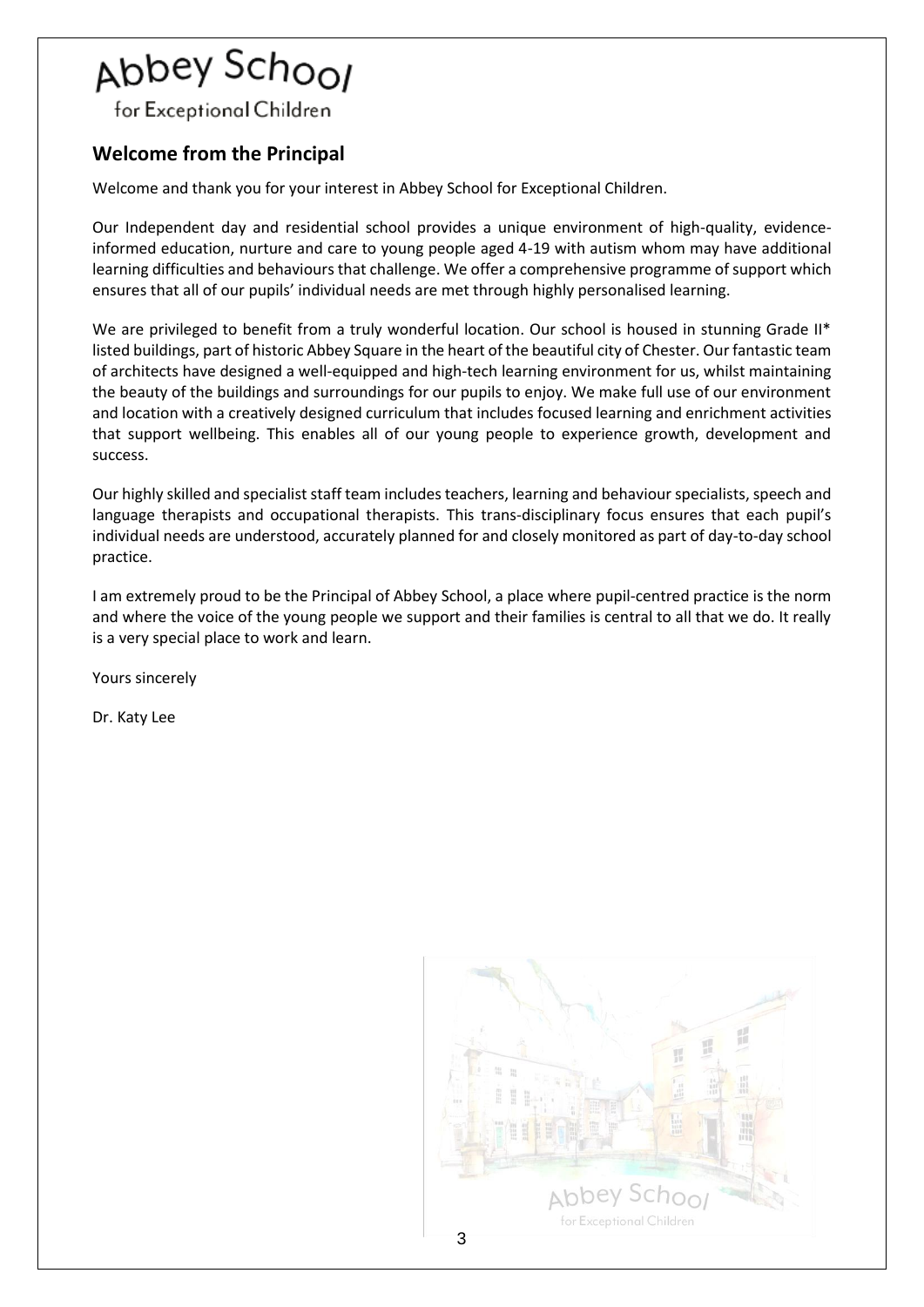## Abbey Scho<sub>Ol</sub>

for Exceptional Children

### <span id="page-3-0"></span>**About our School**

Abbey School is an Independent Day and Residential Special School for young people aged 4-19 years with autism whom may have additional learning difficulties and behaviours that challenge. We provide highquality education and care in our beautiful Grade II\* listed buildings in the heart of Chester. All young people attending Abbey School have an Education, Health and Care Plan (EHCP) with school places commissioned and funded via local authorities. Weekly, half termly or termly residential school places are available for young people who would benefit from a waking day curriculum. We work in close partnership with families and carers with support, information sharing and workshop opportunities available throughout the academic year.

Abbey School is aspirational for all of the young people that we support. This aspiration is captured in our vision, mission and values which are central to all that we do at Abbey School.

#### Vision

Our vision is that all children with exceptional needs receive a meaningful and fulfilling education that enables them to make their own choices about the direction of their adult lives.

#### Mission

Abbey School exists to provide the best education possible for young people with exceptional needs.

- Values
- Special educational needs and/or disability should not be a barrier to a valued lifestyle.
- Every pupil is a unique individual with potential.
- All children and young people without exception are entitled to access the best education and support available.
- Best practices in education are evidence-based.
- Teaching and learning decisions should be evidence-driven.
- Clear goals make data-based decisions more numerous and effective.
- Education is for everyone and for the whole of a person's life.
- Learning is enabling, empowering and extends the boundaries of autonomy.
- If a pupil is not learning, it is the teaching that needs to change the learner is always right.
- The pupil voice should be heard and respected.

Every decision we make is framed in the context of the Abbey School **BAGS** model.

**B** – Belonging and connection – being part of a community and having a network of valued relationships.

**A** – Autonomy and control – having influence over day-to-day and life defining matters.

**G** – Gifts and talents – doing even better the things that are done really well, and learning to do things that are important but may not be done at all.

**S** – Speaking, listening and a sense of self – communicating effectively in a variety of ways not just speech, and having an identity that defines who I really want to be

Abbey Schoo for Exceptional Children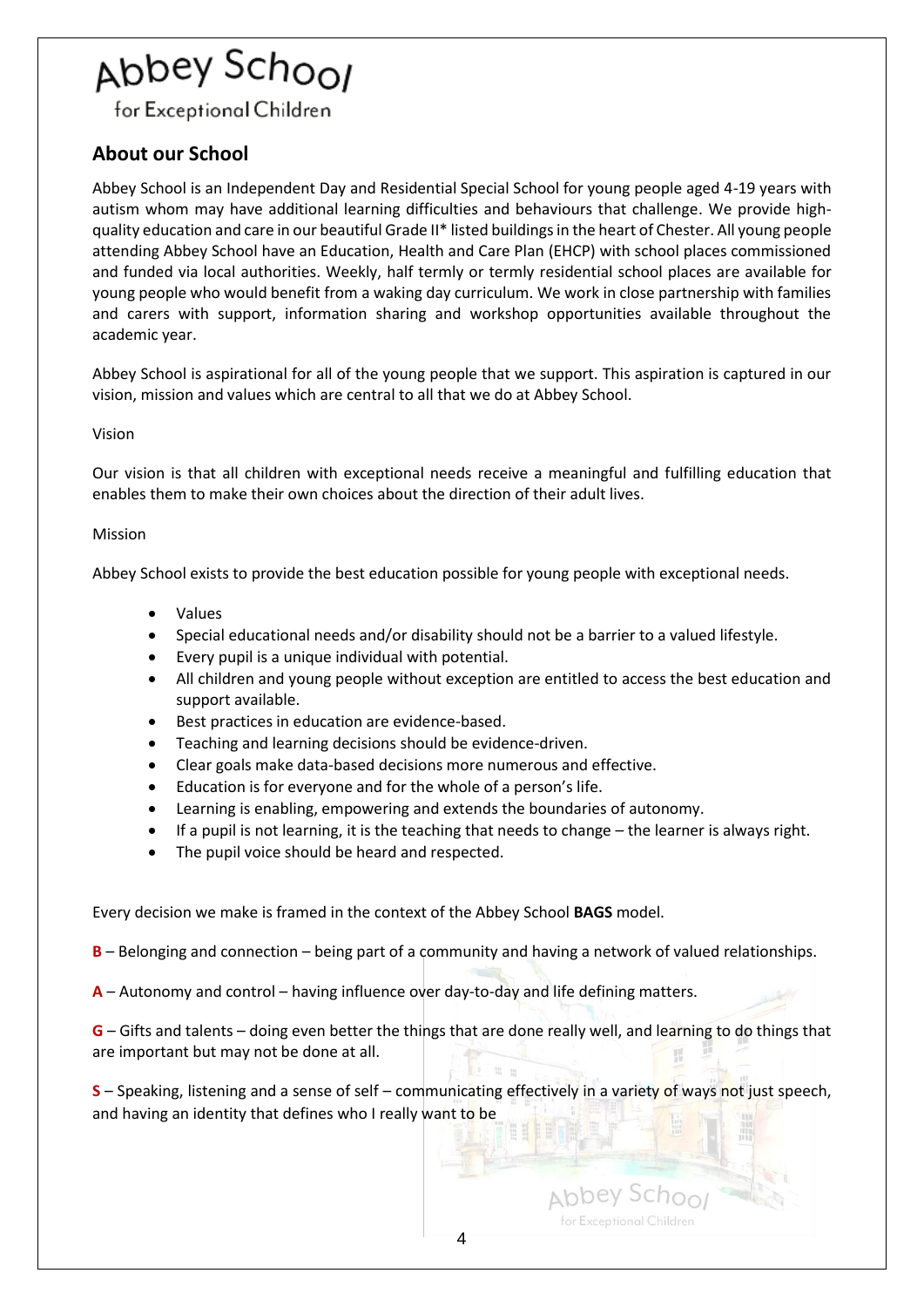## Abbey Scho<sub>Ol</sub>

for Exceptional Children

### <span id="page-4-0"></span>**Job Description & Person Specification**

| <b>Job Title</b>       | <b>Team Leader Waking Nights</b>                                                                                                                                                                                   | <b>Employer</b>     | Abbey School                                                                 |
|------------------------|--------------------------------------------------------------------------------------------------------------------------------------------------------------------------------------------------------------------|---------------------|------------------------------------------------------------------------------|
| <b>Starting Salary</b> | £31,350 - £36,950                                                                                                                                                                                                  | <b>Reporting to</b> | <b>Residential Care Manager</b><br><b>Deputy Residential Care</b><br>Manager |
| <b>Working Hours</b>   | Average 35 hours per week<br>70 hours over 2-week Rota<br>(40 hours Week $1 = 4$ nights, 30 hours<br>week $2 = 3$ nights)<br>Total nights worked across the 41<br>weeks would be approximately 135<br>night shifts | <b>Line Manages</b> | Waking Watch Night staff                                                     |

As a Team Leader Waking nights In Abbey Green you will have a role in the maintenance and development of a safe and secure holistic caring environment where our young people can thrive and engage. The aim is fulfil the Abbey Green key Principles.

- To be child centred, focusing on improvements in Quality of Life in all our work.
- To provide high standards of care in a safe, nurturing, and happy environment
- Creating Family values: Parents as Partners
- To have supportive, trusting relationships with staff, to develop Physical development through opportunities
- Social development through Play
- Emotional awareness via expression of feelings and self-awareness
- Cognitive development via understanding the ways young people develop and communicate their individual needs and choices.
- To recognise our young people as individuals
- Pupil voice: for our young people to be heard

In order to fulfil these principles, it is important that all staff adhere to all policies and guidance. Team Leaders forms a large part of the team; therefore, it is essential that you can work be effective as part of a team, whilst also leading the team of night staff. It is key to respect and maintain the confidential nature of the work.

It is important that you can establish positive relationships with young people based on confidence, trust, understanding and mutual respect, whilst setting a good example. We are looking for staff who can be a positive role model, whilst participating enthusiastically in activities.

#### **Role Purpose**

Each house functions as a family unit. Pupils are supported by a highly skilled and well qualified team of residential care staff with relevant social care qualifications. The team comprises a home manager, deputy residential care manager, team leaders, senior residential support workers, Residential support workers and waking watch staff. All our young people are one to one supported during the daytime and on a ratio for Exceptional Children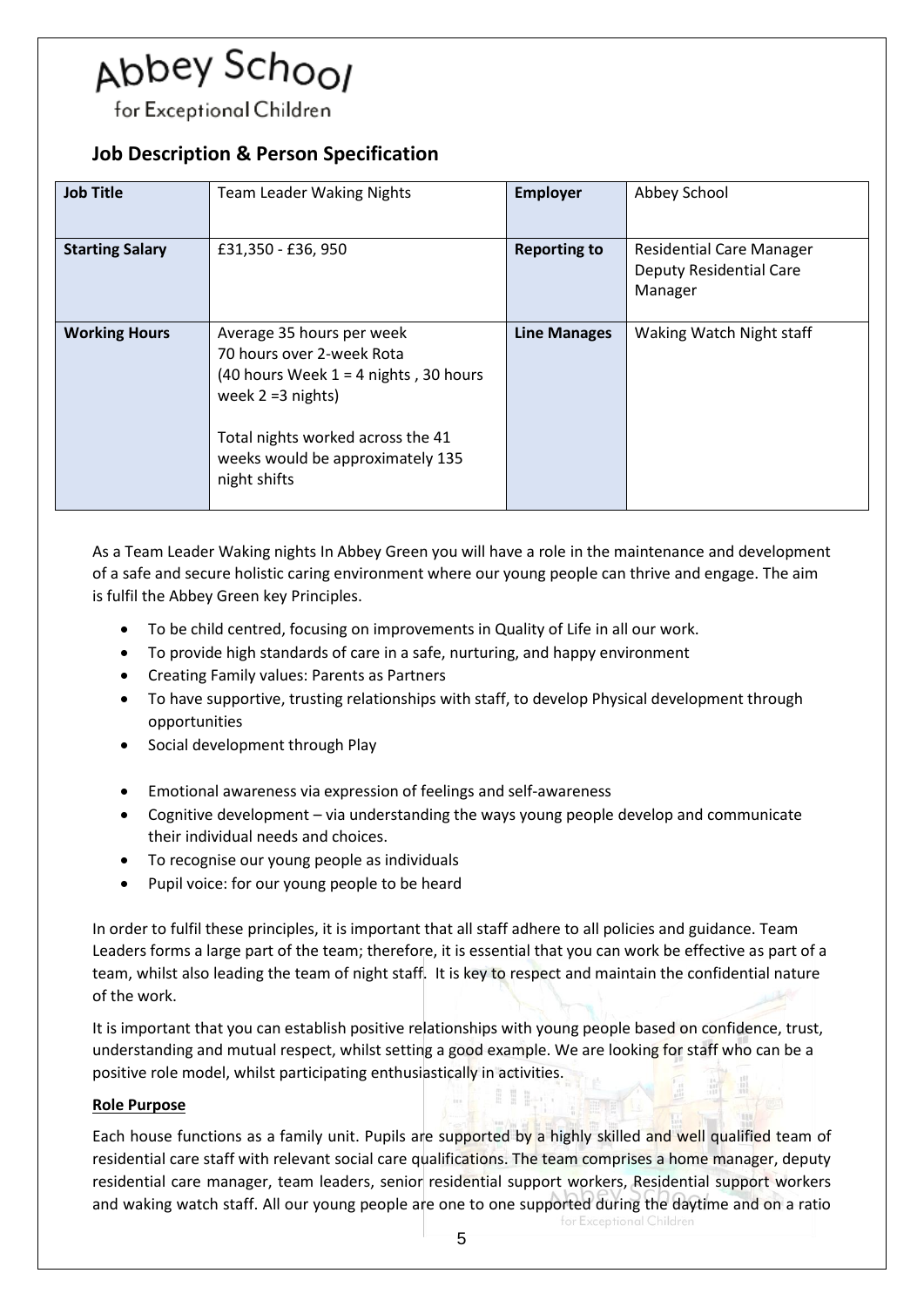for Exceptional Children

of 1 to 4 young people during the sleeping hours/. This high ratio of residential staff facilitates the bespoke work we do to support the complex needs. Waking-night staff supports pupils throughout the night. The residential care teamwork in close partnership throughout the academic year with school staff and with families to ensure our pupils can enjoy a safe and nurturing environment. The role of Team Leader Waking watch would be to fully support the daily needs of our young people to deliver the highest quality of Care to those who reside in Abbey Green Residential Setting between the hours of 9:45pm and 7:45 am.

### **Responsibilities and Role**

The function of Abbey Green is to create a safe, caring and nurturing environment for resident young people which promotes the school's focus on enhancing Quality of Life through the Abbey School BAGS model (Belonging and connection, Autonomy and control, Gifts and talents, Speaking listening and sense of self). You will lead the residential staff team to have a specific focus on preparing young people for adult life and will work closely with parents and families to ensure that each young person's support needs are fully met. As a team leader of the waking watch team, you will play a role in the establishment, maintenance and development of the environment and climate of the Home, thus providing young people with a calm and relaxed living experience. Our aim to give our young people the best quality of life experiences and support them to be emotionally secure, happy and positive outcomes.

During your induction you will become fully conversant with the Abbey School/Abbey Greens Common philosophy and policies. You must be able to respect and maintain the confidential nature of the work.

#### **Promotion of Good Child Care Practice**

It is vital that our young people received Outstanding level of care. Ensuring that Safeguarding is 'Outstanding' within the residential provision. The day-to-day supervision and guidance of staff regarding standards of care in line with the National Minimum Care Standards for Residential Special Schools and the wider implications of guidelines, procedures, instructions and policies, e.g. health care, children's rights, child care law, etc.

Being part of the Abbey Green Team requires that you demonstrate good child practices in own direct work with children to provide a model for other staff members. You will be responsible for compiling reports, managing challenging behaviour and liaise with the day staff team Leaders replicating the good work that they do to run happy home. You will need to establish good relationships with the children and young people based on confidence, trust, understanding and mutual respect, you will need to have good English skills and be able to compile written reports as and when necessary.

A key part of your role will be to actively seek the views and opinions of children and provide a platform for pupil voice in line with their preferred method of communication. You will be responsibility for the safe supervision of young people by exercising adequate control, management of sleep patterns, following the house systems whilst always maintaining the agreed staffing ratios.

图 10

#### **Administrative Tasks**

- To participate in the Abbey Greens staff Development Program
- To attend staff meetings when requested with the residential leadership team
- To be involved in the induction Program, both your own and supporting colleagues on night shifts
- To record the young people's movements in line with Abbey Green procedures.
- To complete young person's case notes daily, before the end of the shift and inline the policy.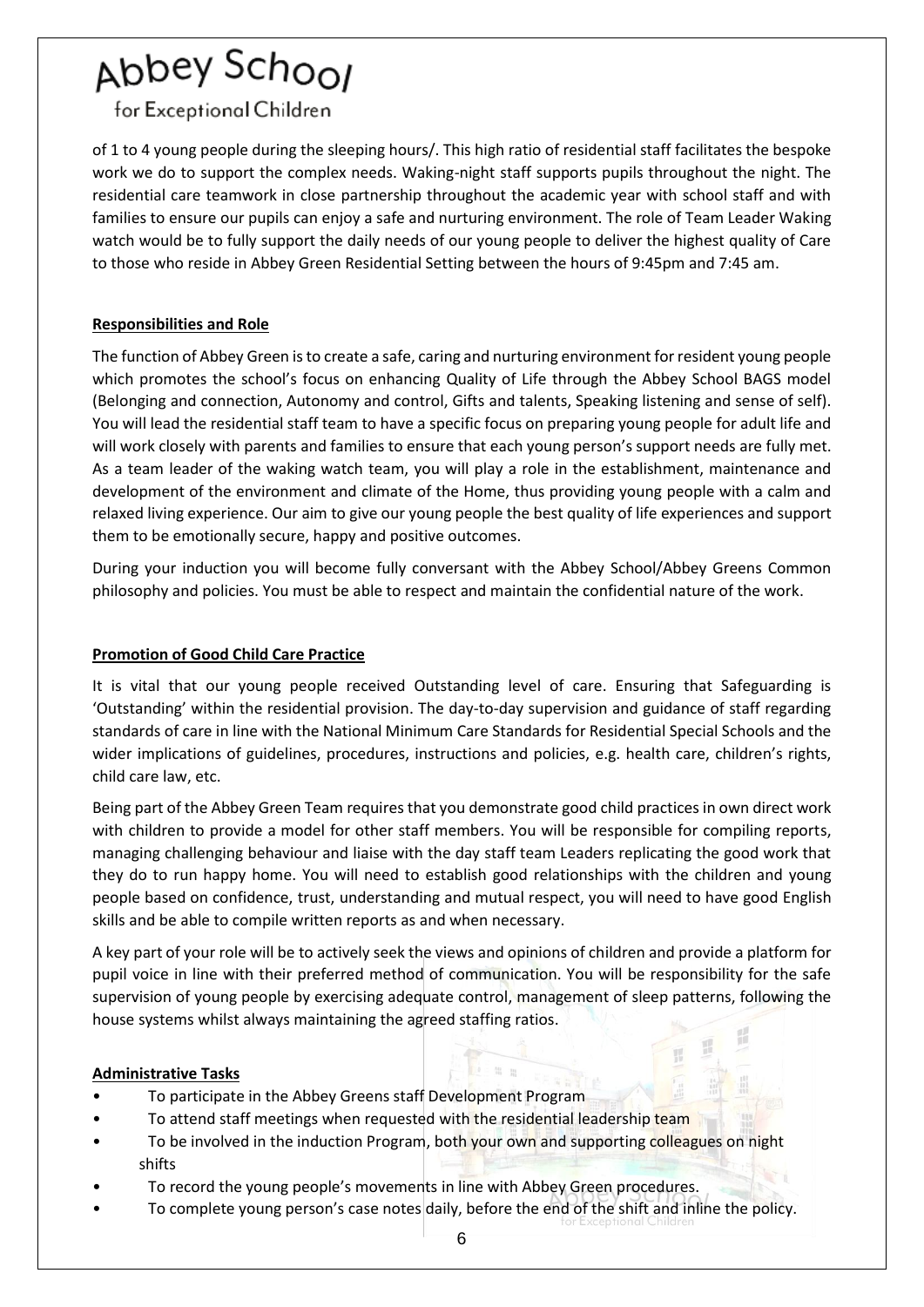## Abbey Scho<sub>Ol</sub>

for Exceptional Children

### **Partnership Working**

- Be involved with residential special schools locally and nationally, both to observe good practice and use evidence-based work to best inform childcare practice.
- Work with the day staff to ensure that collaboration offers the best care and support for the children and young people.

#### **Professional development**

- Commitment to developing a clear knowledge of the Abbey School Model (ASM) and the evidencebased approaches that underpin it.
- To take a full and active part in professional development activities.
- To regularly attend any relevant training and development activities both within and outside school and to attend relevant meetings.
- To be responsible for identifying your own areas of training needs

#### **Common Accountabilities and Dimensions within all Roles**

- Demonstrate the vision and values of Abbey School in everyday practice, upholding the schools' ethos at all times.
- Actively contribute to the culture of Abbey Green as a learning/holistic organisation.
- Be responsible for ensuring that your own practice is consistent with Abbey School policies and procedures.
- Be responsible for your own effective professional communication, orally and in writing, to the right people at the right time.
- Be responsible for ensuring that your own responsibilities and accountabilities are clearly defined and understood and for managing your work and working proactively with your manager to that end.
- Be responsible for the health and safety of others (Using proactive and reactive approaches. This may include using positive handling techniques such as Team Teach.
- Uphold Abbey School policies to protect and safeguard pupils and vulnerable adults in order to secure their health, safety and wellbeing.
- Support pupils with intimate care (such as toileting, nappy changing, dressing and feeding) provide support to pupils with medical conditions and the administration or medicine as required by the needs of the pupils.
- Ensure that any personal care offered to pupils maintains their dignity, promote their independence and account of all relevant policies.
- Manage, support and record all incidents of challenging behaviour inline with the Abbey School/The green systems.
- Be responsible for ensuring that personal use of resources is efficient and effective and actively upholds Abbey School's policies.
- Commitment to promoting equality and diversity through assuming personal responsibility for implementing the school's policy on Equal Opportunities and inclusion for all staff and pupils.
- Support the Principal and Senior Leadership Team in managing and organising Abbey Green efficiently and effectively to ensure it meets the needs of all site users, including pupils, staff, parents and visitors and supports effective teaching, learning and support.
- To Lead and manage the waking watch staff team, deliver training as required, support waking watch staff to gain qualification Level 3 residential Childcare (RQF), via professional discussion, reflective practice or reviewing of paperwork.
- This role involves engaging in regulated activity with children and adults, therefore the post is subject to an Enhanced DBS with barred lists check. Abbey School

for Exceptional Children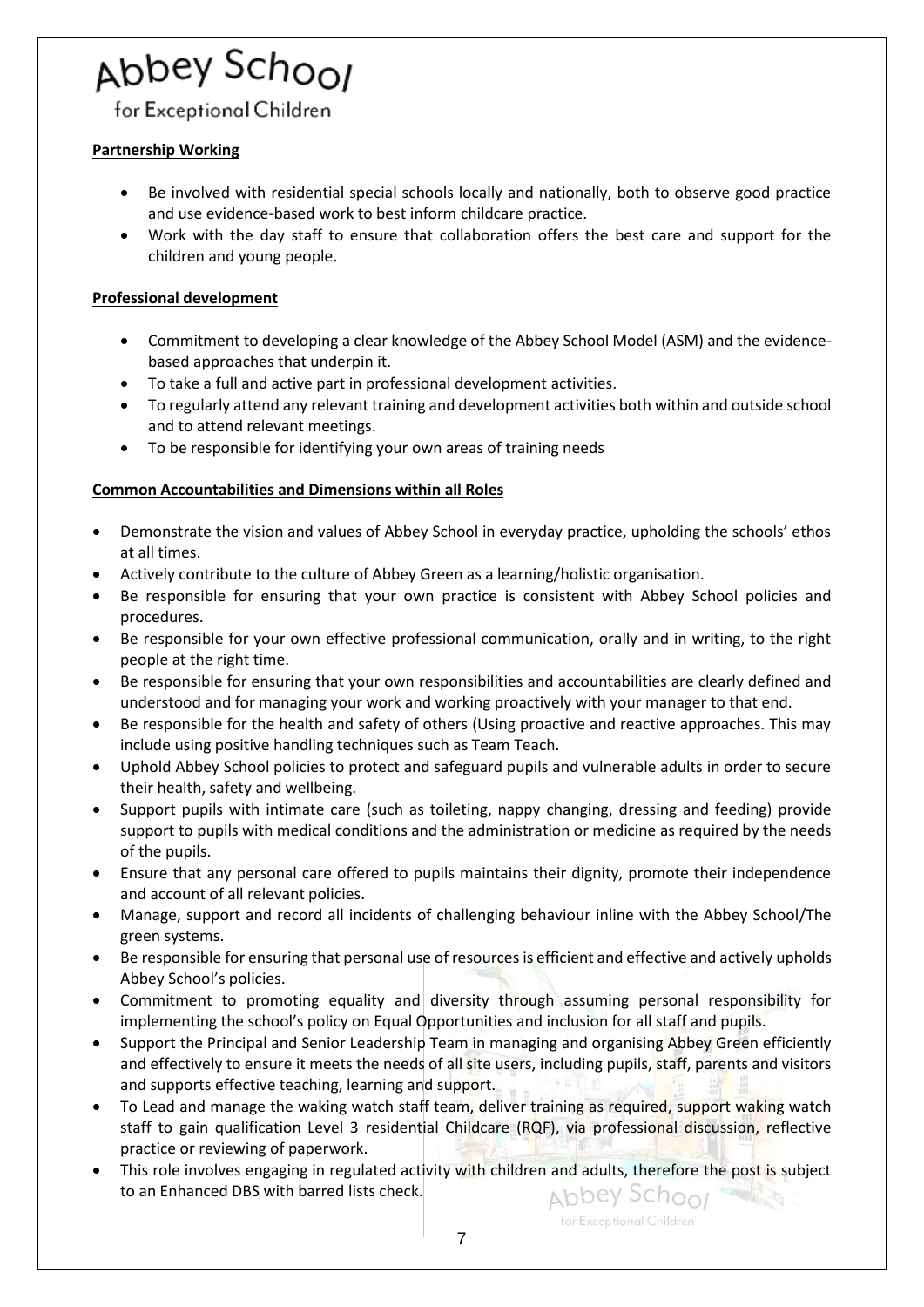for Exceptional Children

### **General**

- To be part of the Residential leadership team, ensuring waking night staff are working efficiently to meet the needs of the children and young people, whilst maintaining the house Health and safety.
- To perform any other reasonable task that the Principal and Residential Care Manager or his/her appointed deputy may ask.
- Ensure that all young people receive 'Outstanding' residential care
- To ensure that full and complete casework records for young people are maintained and that sound decisions are made and carried out, fed back to the team leader on days.
- To help other staff to compile reports and encourage them to involve the children in reviews.

### **Person Specification**

|                          | Essential                                                                     | Desirable                                                                     |
|--------------------------|-------------------------------------------------------------------------------|-------------------------------------------------------------------------------|
| Experience               | At least 2 years' experience of working<br>with children in a similar setting | Managing challenging behaviours                                               |
|                          |                                                                               | Leadership experience                                                         |
|                          | Ability to produce written reports                                            |                                                                               |
|                          |                                                                               | Confidence in manging crisis<br>incidents                                     |
|                          | Experience of working with children in a<br>senior role                       |                                                                               |
|                          |                                                                               | Experience of managing Children                                               |
|                          | Experience of working anti social hours                                       | missing from care, reporting, and<br>recording                                |
|                          | Supervision and leadership of a staff                                         |                                                                               |
|                          | team 2 years experience                                                       | Health and safety in a residential<br>Home                                    |
| Qualifications/education | 2 years' experience of leading and                                            | Recognised social care qualification                                          |
|                          | managing staff team                                                           |                                                                               |
|                          | NVQ Level 3 in Child Care or equivalent                                       | Specialist training or education in a<br>related area                         |
|                          |                                                                               |                                                                               |
|                          | <b>GCSE English and Maths</b>                                                 | Leadership and Management<br>qualification                                    |
|                          |                                                                               | NVQ Level 4/5 Leadership and<br>Management                                    |
|                          |                                                                               | Team Teach instructor Intermediate<br>level                                   |
|                          |                                                                               | Team Leading Level 3 diploma                                                  |
| Special knowledge        | Positive Behaviour Support                                                    |                                                                               |
|                          |                                                                               | Special Knowledge of current                                                  |
|                          | Understanding of Person-centred<br>approach                                   | legislation National Minimum Care<br><b>Standards for Residential Special</b> |
|                          |                                                                               | Schools or the SCCIF - social care<br>Inspection framework                    |
|                          |                                                                               | <b>Experience of Leading staff</b><br>supervisions and development            |
|                          |                                                                               |                                                                               |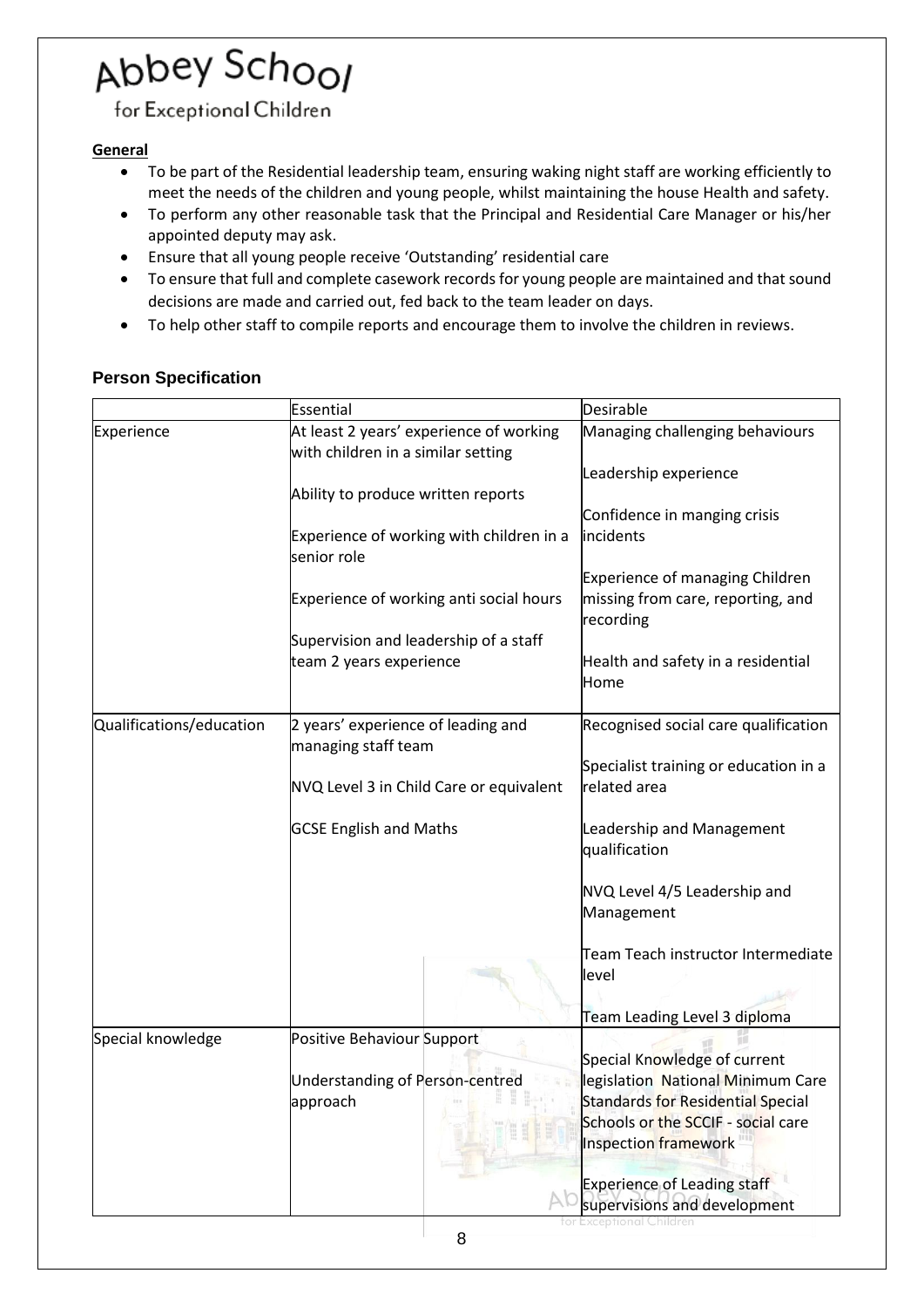for Exceptional Children

|                     | Ability in house training                                                                                                            |
|---------------------|--------------------------------------------------------------------------------------------------------------------------------------|
| Skills              | Ability to build positive relationships with High level of resilience<br>children and young people, parents and<br>outside agencies. |
|                     | Ability to lead a team                                                                                                               |
|                     | Good communication skills                                                                                                            |
|                     | Commitment to high quality childcare<br>practices                                                                                    |
|                     | Ability to cope with working night shifts<br>and to be flexible to cover as and when<br>needed                                       |
|                     | Engaged and self-motivated                                                                                                           |
|                     | Good written skills for report writing                                                                                               |
| Personal Qualities' | Ability to maintain professional standards<br>at all times                                                                           |
|                     | Good Time management and<br>organisational skills                                                                                    |
|                     | Sense of humour                                                                                                                      |
|                     | Resilience in crisis situations                                                                                                      |
|                     | Ability to work as part of a team                                                                                                    |
|                     | Manage work load and met deadlines                                                                                                   |

### <span id="page-8-0"></span>**Benefits**

- Competitive salary
- Suite of staff benefits including pension scheme
- Technology appropriate for your job
- Comprehensive staff training programme
- Access to WeCare which is a 24/7 online GP, mental health support service, get fit programme and much more.
- Access to MediCash program for wellbeing benefits

The opportunity to shape and improve the life chances of pupils with a disability, and in so doing, extend the prospect of an improved quality of life for family members and others

> Abbey School for Exceptional Children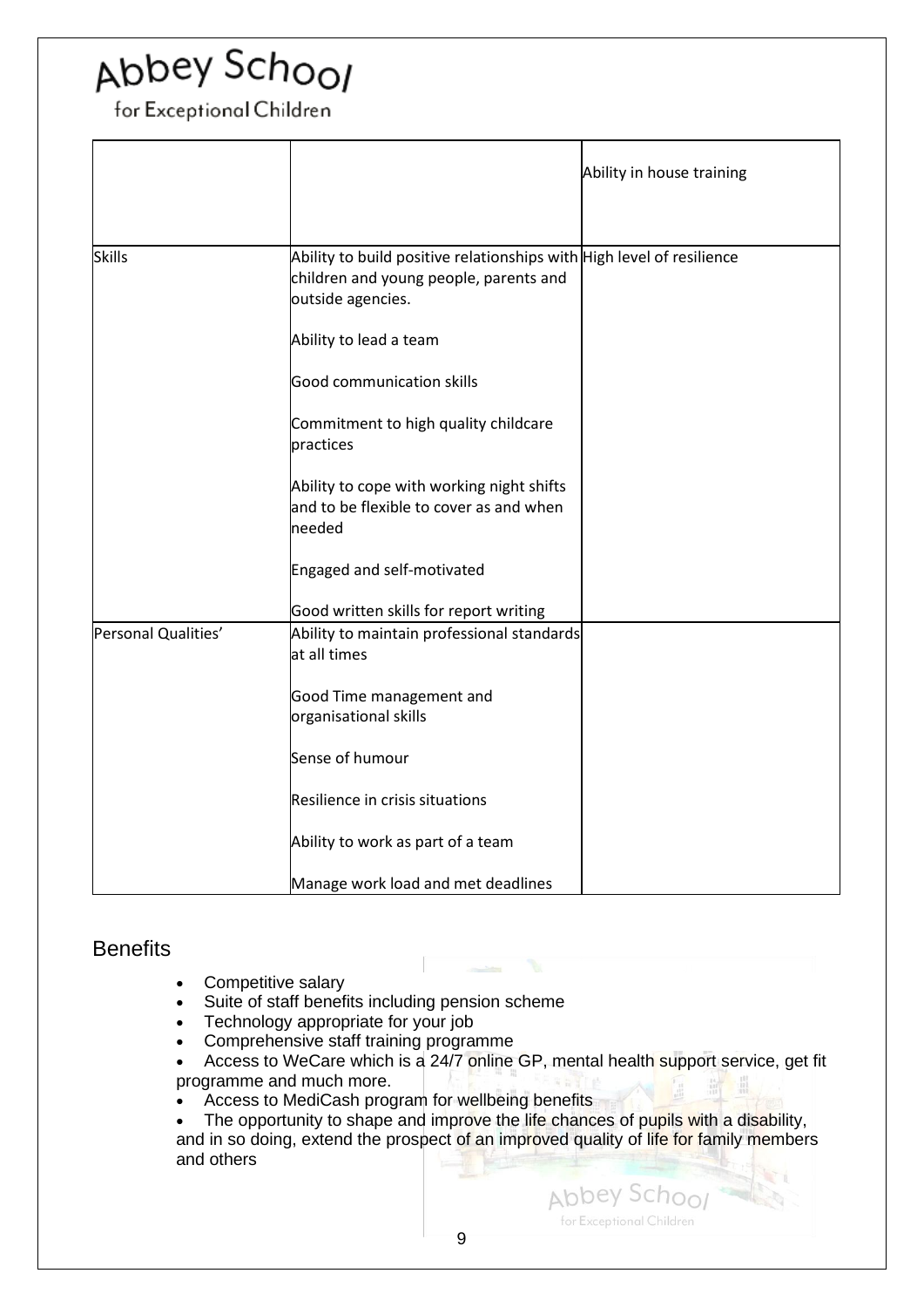for Exceptional Children

### <span id="page-9-0"></span>**How to Apply**

If you feel like you have the right qualities to join our exciting, innovative and exceptional school then please complete the [school application form](https://www.abbeyschool.com/recruitment/) with a letter addressed to the Residential Care Manager, Miss Dawn Kervin. Please ensure that you provide details of your skills and experience necessary for this particular position in your letter or personal statement. Application forms and letters can be emailed to [recruitment@abbeyschool.com](mailto:recruitment@abbeyschool.com) or sent by post to Abbey School, 10-11 Abbey Square, Chester, CH1 2HU.

#### <span id="page-9-1"></span>**Deadline**

Please complete an application form by 9am 27<sup>th</sup> May 2022.

### <span id="page-9-2"></span>**Shortlisting and Interviews**

Selection methods will be objective, promote equality of opportunity and guard against bias in line with the Equality and Diversity policy. The School will shortlist applicants based on the relevance and applicability of their professional attributes and personal qualities specified by the role. Essential and desirable qualities are published in the Person Specification for this role.

Interview date: 29<sup>th</sup> May 2022.

If you have not been contacted by  $29<sup>th</sup>$  May 2022 then please accept our thanks for your application, but you will not have been selected for interview at this time. Interviews will consist of an informal talk with Miss Kervin, followed by a formal interview and tour with Miss Kervin and Mr Brogan, Deputy Residential Care Manager, and a written task. Please note that on site interviews are dependent on the Covid-19 risk assessment at the time of interview.

### <span id="page-9-3"></span>**Start Date**

As soon as possible.

### <span id="page-9-4"></span>**Safeguarding Statement**

*Abbey School is committed to safeguarding and promoting the welfare and safety of all pupils and expects all staff and volunteers to share this commitment.*

*Applicants will be required to undergo child protection screening appropriate to the post, including checks with past employers and the Disclosure and Barring Service.*

*The safeguarding responsibilities of this post are to uphold Abbey School policies to protect and safeguard pupils and vulnerable adults in order to secure their health, safety and wellbeing.*

*The post is exempt from the Rehabilitation of Offenders Act 1974 and the School is therefore permitted to ask job applicants to declare all convictions and cautions (including those which are 'spent' unless 'protected' under the DBS filtering rules) in order to assess their suitability to work with children.*  

### <span id="page-9-5"></span>**Equal Opportunities Statement**

*We are an equal opportunities employer and welcome applications from all suitably qualified persons regardless of their age, disability, gender reassignment, race, sex, pregnancy and maternity, marriage/civil partnerships, religion/belief, or sexual orientation.*

Abbey School for Exceptional Children